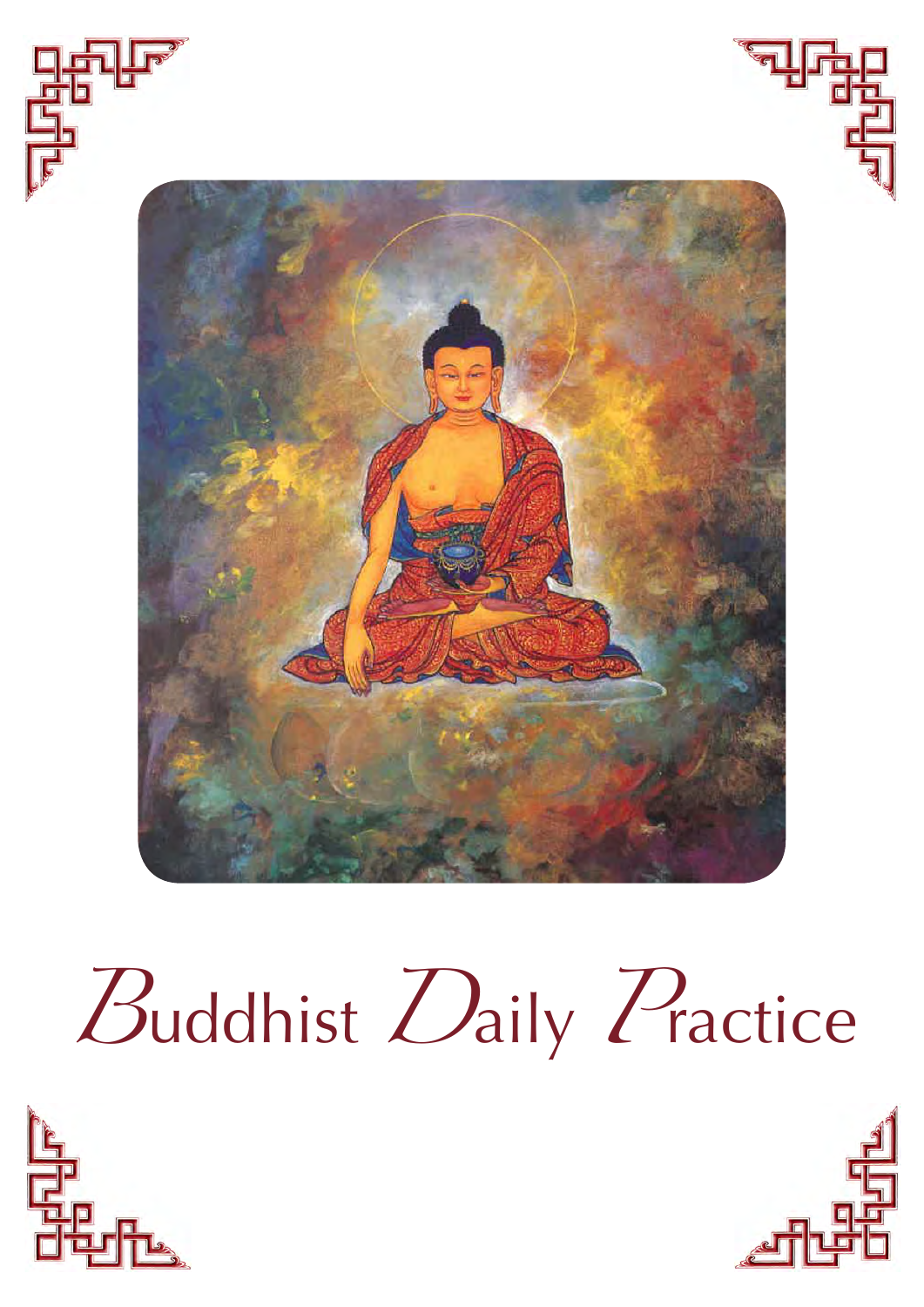



## His Holiness 14th Dalai Lama Tenzin Gyatso





Kyabje Lama<br>Thubten Zopa Rinpoche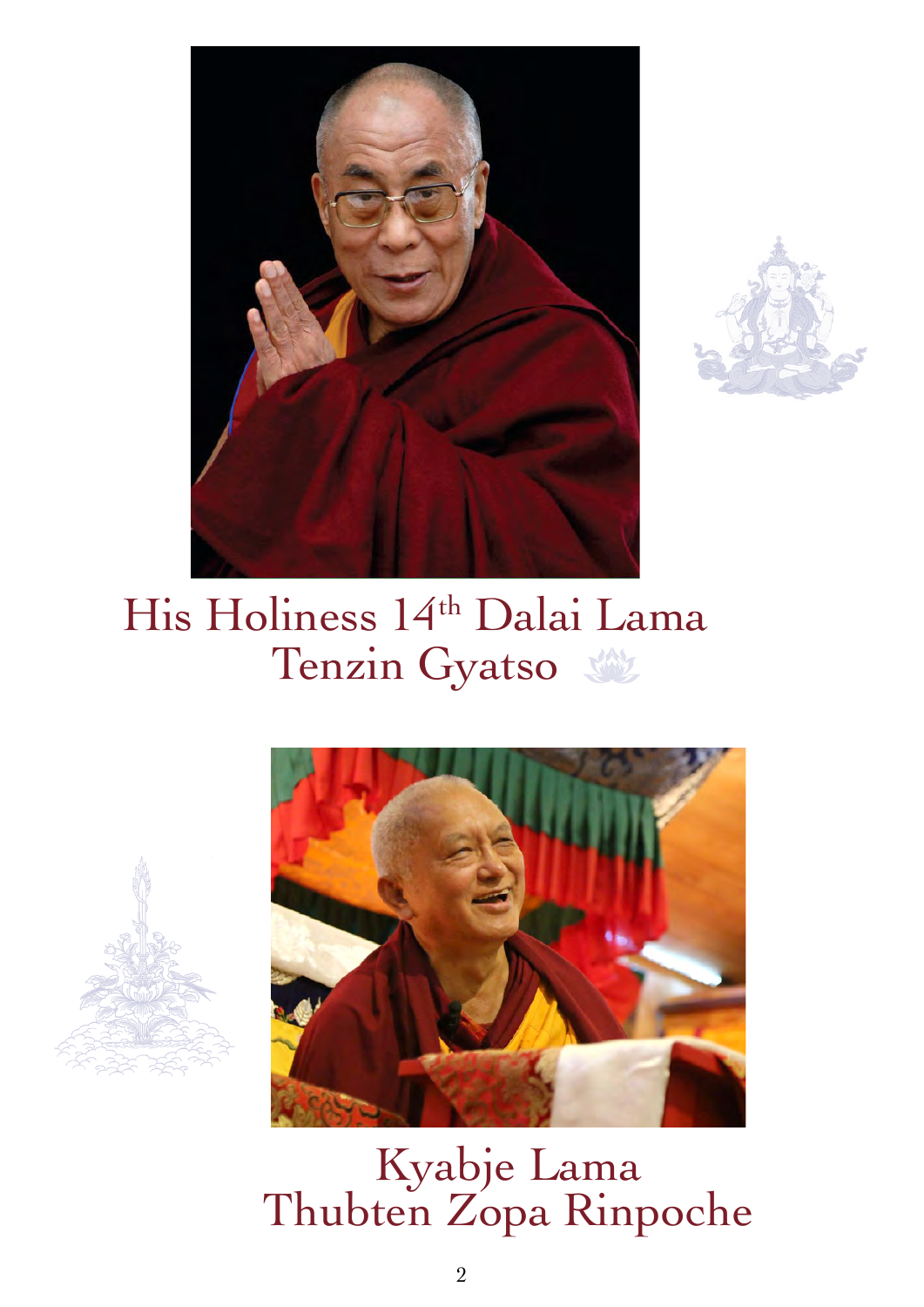

# Lama Tsong Khapa

## **Morning Multiplying Activities Mantras**

#### **Increasing Effect Mantra**

## **OM SAMBHARA SAMBHARA BIMANA SARA MAHA JAVA HUM OM SMARA SMARA BIMANA SKARA MAHA JAVA HUM** *(7x)*

*This mantra increase the merit of the day by 100,000 times*

#### **Mantra to Increase the Merit of Recitation**

#### **TADYATHA OM DHARE DHARE BEN DHARE SVAHA** *(7x)*

*This mantra increase the merit of the Dharma texts and sadhanas you recite. It is like having recited the mantra many millions of times.*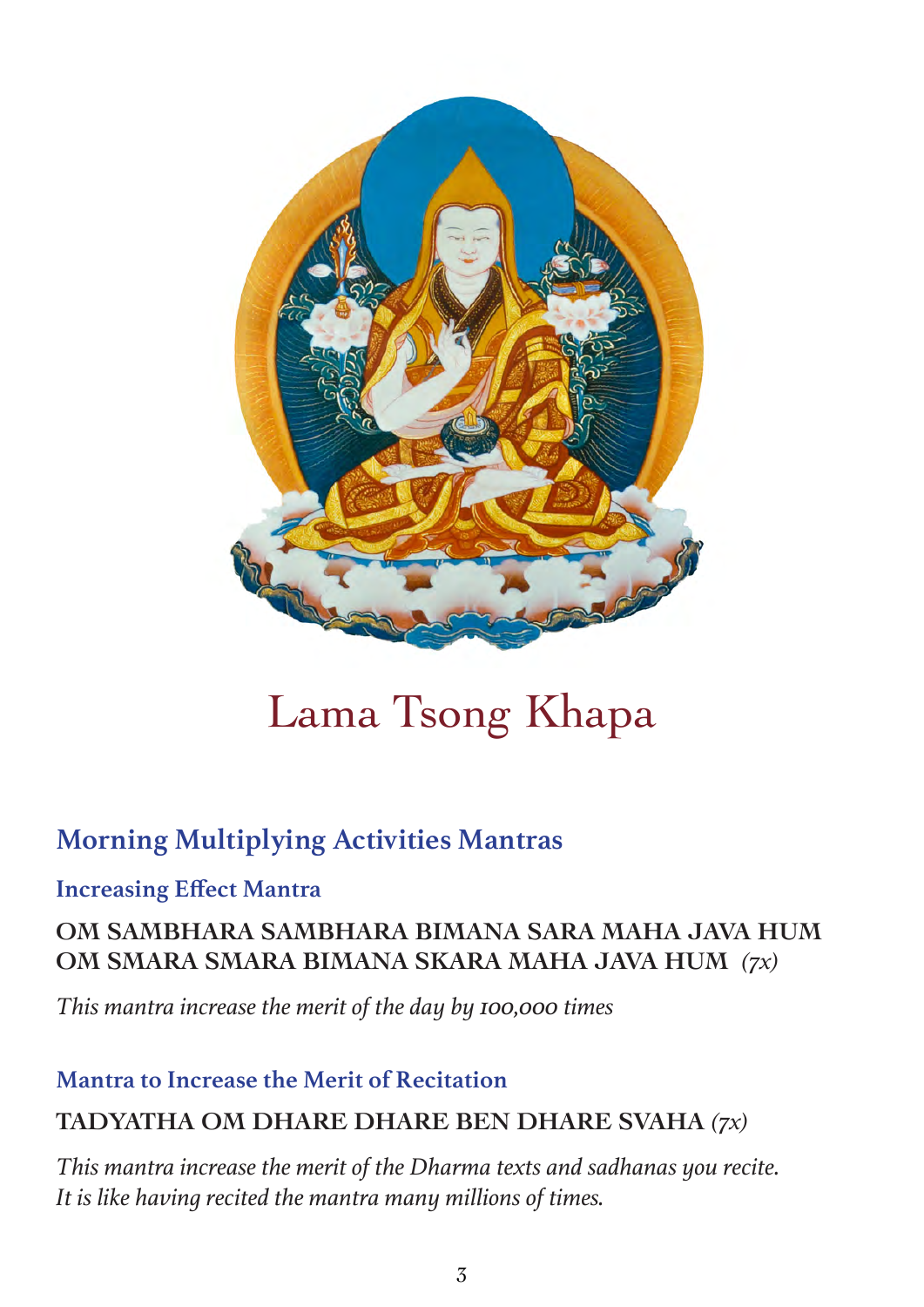#### **The Mala Blessing Mantra**

#### **OM RUCHIRA MANI PRAVARTAYA HUM** *(7X)*

*Recite seven times then blow on the mala. This increases the power of the mantras you recite, over one million times.*

#### **Mantra For Blessing the Feet**

#### **OM KHRECHARA GHANA HUM HRI SVAHA** *(7X)*

*Recite seven times, then blow on the sole of each foot/shoe or whatever will directly be touching insects as you walk.*

## **Refuge and Bodhicitta**

**Sang-gyä ch'o-d'ang ts'og-kyi ch'og-nam-la J'ang-ch'ub b'ar-d'u dag-ni kyab-su-ch'i Dag-g'i jin-sog gyi-päi so-nam-kyi Dro-la p'än-ch'ir sang-gyä drub-par shog**

*To the Buddha, the Dharma and Supreme Assembly I go for refuge until I am enlightened. Due to my merit from practising giving and the other perfections, May I attain buddhahood in order to benefit all beings. (3x).*

## **The Four Immeasurables**

May all beings have happiness and its causes  $\sim$  (Love);

May all beings be freed from suffering and its causes ~ (Compassion);

May all beings constantly dwell in joy transcending sorrow  $\sim$  (Joy);

May all beings dwell in equal love both for those close and those distant  $\sim$ (Equanimity).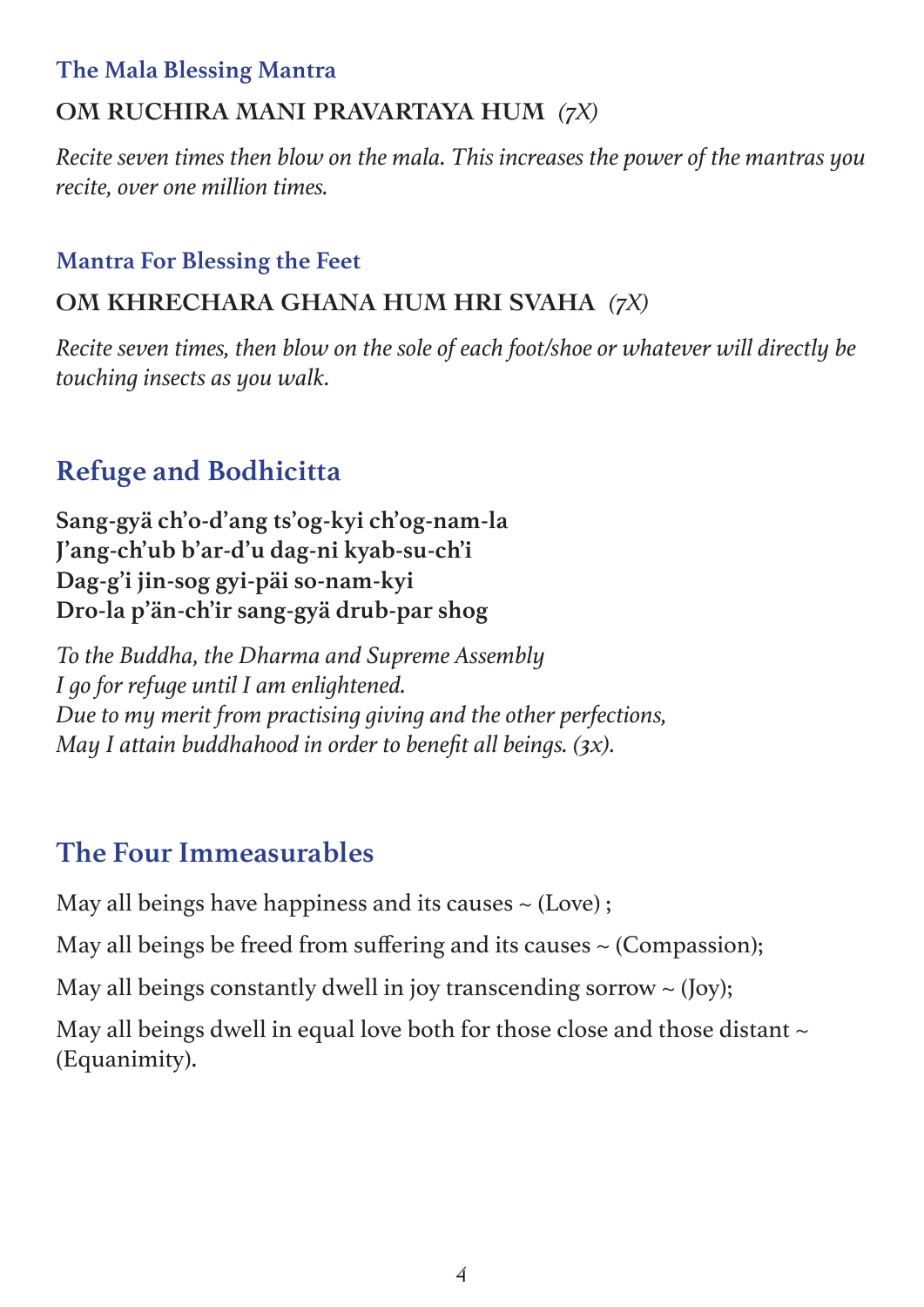## **The Seven Limb Prayer**

**Go-sum g'ü-päi go-nä chag-ts'äl-lo Ngö-sham yi-trul ch'ö-trin ma-lu bul Tog-me nä-sag dig-tung t'am-chä shag Kye-p'ag ge-wa-nam-la je-yi-rang K'or-wa ma-dong b'ar-d'u leg-zhug-nä Dro-la ch'ö-kyi k'or-lo kor-wa-d'ang Dag-zhän ge-nam j'ang-ch'ub ch'en-por ngo**

I prostrate with body, speech and mind in faith. Each and every offering I make, Including those actually performed and those mentally transformed. I confess every sin collected from the beginninglessness of samsaric life. I rejoice in the actions of all ordinary and noble beings. Please Buddha, by living as our guide until samsara ends, Reveal the teachings to sentient beings. I dedicate the virtues of myself and others to the Great Enlightenment.

## **Short Mandala Offering**

**Sa-zhi pö-kyi j'ug-shing me-tog tram Ri-rab ling-zhi nyi-dä gyän-pa di Sang-gyä zhing-d'u mig-te ül-war gyi Dro-kün nam-d'ag zhing-la chö-par-shog**

#### **IDAM GURU RATNA MANDALAKAM NIRYATAYAMI**

*This ground, anointed with perfume, strewn with flowers, adorned by Mt. Meru, the four continents, sun and moon, I visualise as a buddha field and offer; May all sentient beings enjoy this pure land.*

*I send forth this jewelled mandala to you, precious gurus.*

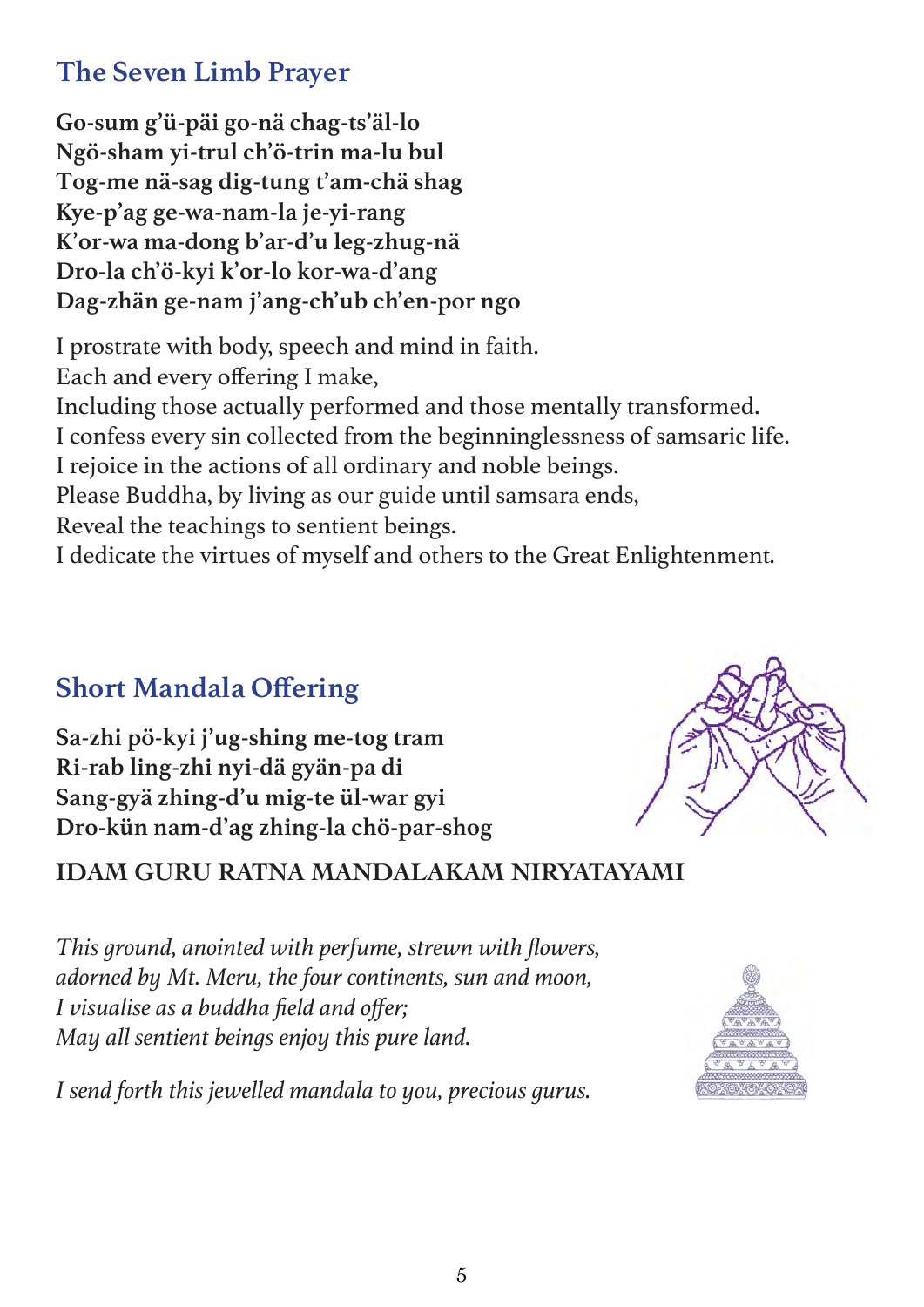## **Guru Shakyamuni Buddha Meditation**

Establish a bodhicitta motivation by reflecting on the predicament of all mother sentient beings. Think how they wish to experience true happiness but are unable to obtain it and how they wish to avoid suffering but continually encounter it. Then think: "In order truly to help all beings and lead them to the perfect peace and happiness of enlightenment, I myself must become a buddha. It is for this purpose that I shall do this meditation."

## **Visualisation**

Visualise either above the crown of your head or in the space in front of you a large golden throne adorned with precious jewels and supported by four pairs of vibrant white snow lions, which in reality are manifestations of bodhisattvas.

On the flat surface of the throne is a seat of open lotus and radiant moon and sun discs, one on top of another. These symbolise respectively the three principal realisations on the path to enlightenment: renunciation, bodhichitta and the wisdom realising emptiness. Seated upon this is one's kind guru, the embodiment of all enlightened beings, appearing in the aspect of Shakyamuni Buddha.

His holy body, adorned with all the major and minor marks of a buddha, is made of golden light which radiates brilliantly in all directions. He wears the saffron robes of a monk and is seated in the full lotus posture. His right hand rests on his right knee in the earth-touching mudra, while his left hand in the gesture of meditative concentration cradles a begging bowl in his lap, filled with three types of nectar: the nectar of immortality, the nectar of medicine and the nectar of uncontaminated transcendental wisdom. Together these symbolise that Buddha has conquered the four demons: the demon of death, the demon of aggregates, the demon of delusions and the demon of lust.

Guru Shakyamuni Buddha is very beautiful and smiles serenely with his compassionate gaze towards you and all other living beings. Feel his presence. Remember his perfect qualities and his willingness to help you. Request Guru Shakyamuni Buddha to help you become free from all negative energy, ignorance and problems and to receive all the realisations of the path to enlightenment. Guru Shakyamuni accepts your requests.

#### **Mantra Recitation**

Visualise that rays of light stream down from Guru Shakyamuni Buddha, entering you through your crown aperture, and completely filling your body,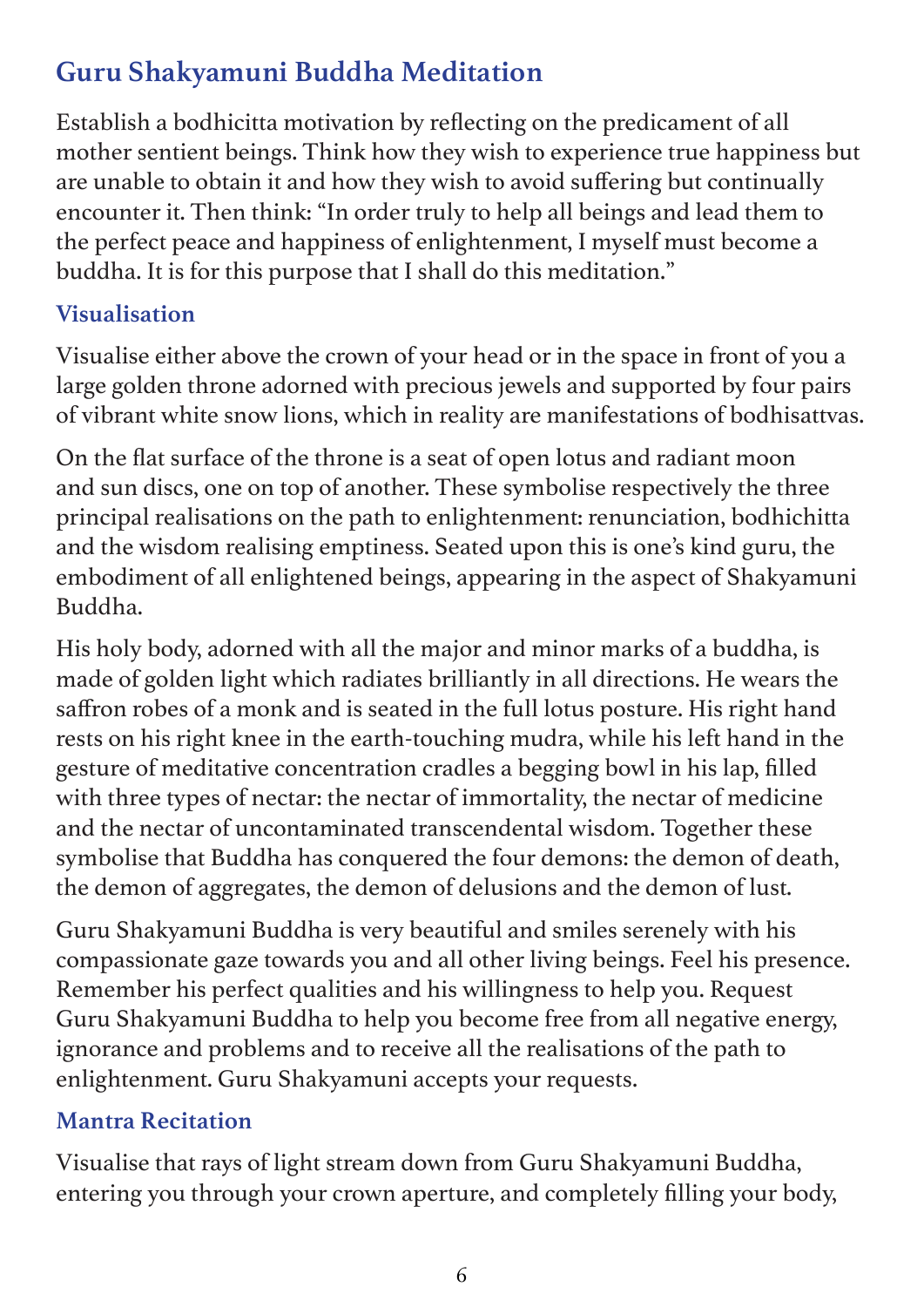purifying you and all sentient beings of all negativities and bestowing all blessings and realisations. While visualising this, recite silently the Buddha's mantra:

## **OM MUNI MUNI MAHA MUNIYE SOHA.**

Guru Shakyamuni Buddha then dissolves into light, entering your crown and descending to your heart. Your body, speech and mind becomes inseparable with the holy body, speech and mind of Guru Shakyamuni Buddha. You yourself become Buddha, seated upon a lotus, moon and sun disc.

## **Accumulation of Wisdom**

## *The principal cause to achieve the truth body of a buddha.*

At your heart, seated upon a white moon disc, is a blue syllable **HUM**, surrounded by the Buddha's mantra. Light radiates brilliantly in all directions from the **HUM** and mantra rosary, reaching all sentient beings and purifying them complete of all negativities and obscurations. All sentient beings are transformed into the blissful, enlightened state of buddhahood. All beings then dissolve into light and absorb into you, and you dissolve into the state of emptiness. While in this state, meditate on how the self and all phenomena lack inherent existence. Remain in this meditation for some time. Then from that state of emptiness you arise once again in the aspect of Shakyamuni Buddha.

Feeling great joy in your heart, rejoice that you have fulfilled the ultimate purpose or yourself and all sentient beings.

## **Dedication**

May any merits accumulated through engaging in this meditation become a cause quickly to attain the ultimate state of a buddha for the benefit of all sentient beings.

## **The Heart of the Perfection of Wisdom Sutra**

I prostrate to the Arya Triple Gem.

Thus did I hear at one time. The Bhagavan was dwelling on Mass of Vultures Mountain in Rajagriha together with a great community of monks and a great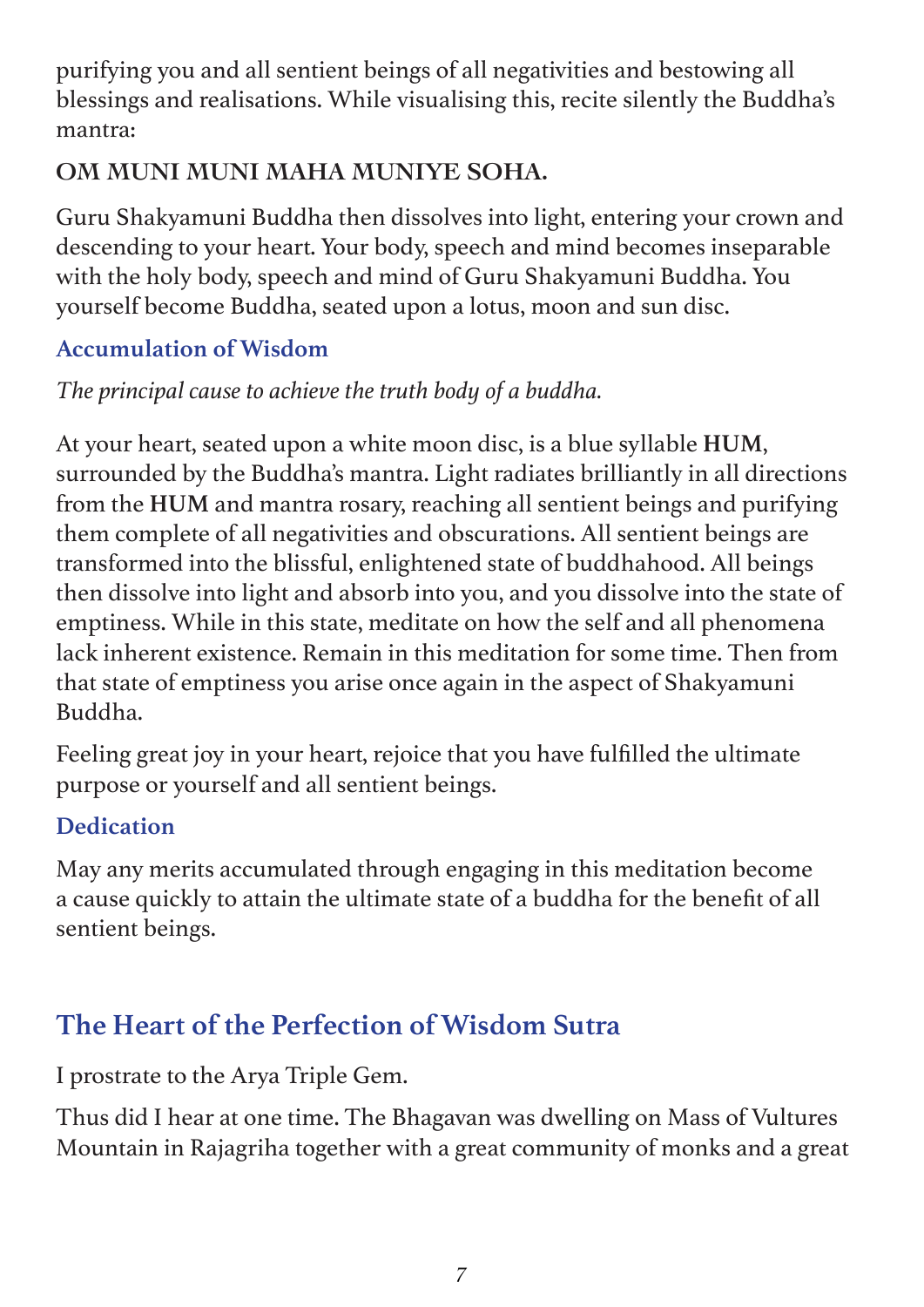community of bodhisattvas.

At that time, the Bhagavan was absorbed in the concentration on the categories of phenomena called "Profound Perception." Also, at that lime, the bodhisattva mahasattva arya Avalokiteshvara looked upon the very practice of the profound perfection of wisdom and beheld those five aggregates also as empty of inherent nature.

Then, through the power of Buddha, the venerable Shariputra said this to the bodhisattva mahasattva arya Avalokiteshvara: "How should any son of the lineage train who wishes to practise the activity of the profound perfection of wisdom?"

He said that, and the bodhisattva mahasattva arya Avalokiteshvara said this to the venerable Sharadvatiputra.

"Shariputra, any son of the lineage or daughter of the lineage who wishes to practise the activity of the profound perfection of wisdom should look upon it like this, correctly and repeatedly beholding those five aggregates also as empty of inherent nature.

Form is empty. Emptiness is form.

Emptiness is not other than form; form is also not other than emptiness.

In the same way, feeling, discrimination, compositional factors, and consciousness are empty.

"Shariputra, likewise, all phenomena are emptiness; without characteristic; unproduced, unceased; stainless, not without stain; not deficient, not fulfilled.

"Shariputra, therefore, in emptiness there is no form, no feeling, no discrimination, no compositional factors, no consciousness; no eye, no ear, no nose, no tongue, no body, no mind; no visual form, no sound, no odor, no taste, no object of touch, and no phenomenon. There is no eye element and so on up to and including no mind element and no mental consciousness element. There is no ignorance, no extinction of ignorance, and so on, up to and including no aging and death and no extinction of aging and death.

Similarly, there is no suffering, originatioin, cessation, and path: there is no exalted wisdom, no attainment, and also no non-attainment.

"Shariputra, therefore, because there is no attainment, bodhisattvas rely on and dwell in the perfection of wisdom, the mind without obscuration and without fear. Having completely passed beyond error, they reach the endpoint of nirvana.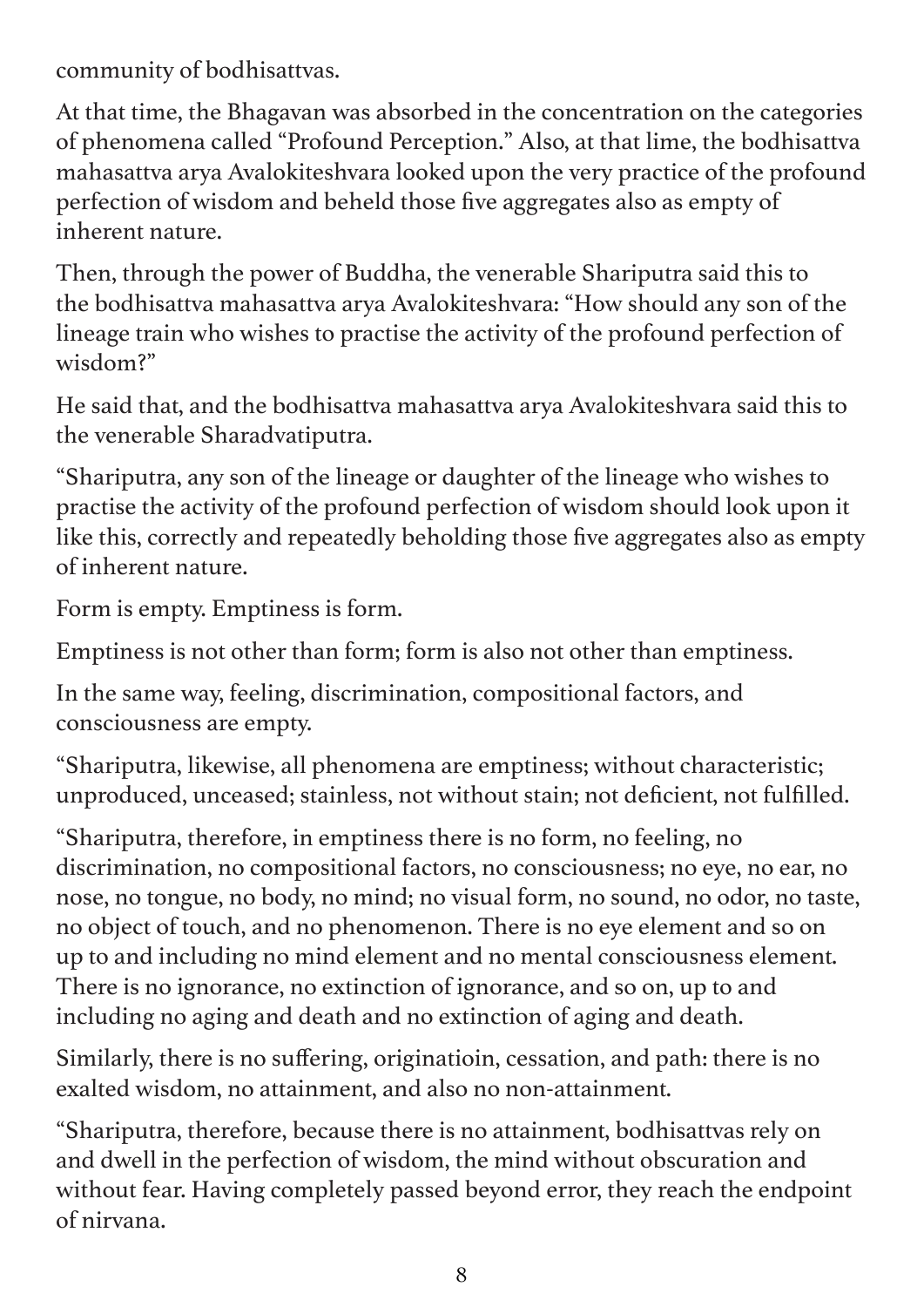All the buddhas who dwell in the three times also manifestly, completely awaken to unsurpassab!e, perfect, complete enlightenment in reliance on the perfection of wisdom.

Therefore, the mantra of the perfection of wisdom, the mantra of great knowledge, the unsurpassed mantra, the mantra equal to the unequalled, the mantra that thoroughly pacifies all suffering, should be known as truth since it is not false. The mantra of the perfection of wisdom is declared:

## **TADYATA [OM] GATE GATE PARAGATE PARASAMGATE BODHI SVAHA**

"Shariputra, the bodhisattva mahasattva should train in the profound perfection of wisdom like that."

Then the Bhagavan arose from that concentration and commended the bodhisattva mahasattva arya Avalokiteshvara saying: "Well said, well said, son of the lineage, it is like that. It is like that; one should practise the profound perfection of wisdom just as you have indicated; even the tathagatas rejoice."

The Bhagavan having thus spoken, the venerable Sharadvatiputra, the bodhisattva mahasattva arya Avalokiteshvara, and those surrounding in their entirety along with the world of gods, humans, asuras, and gandharvas were overjoyed and highly praised that spoken by the Bhagavan.

*(This completes the Arya-bhagavati-prajnaparamita-hridaya-sutra.)*

## **The Foundation of All Good Qualities**

The foundation of all good qualities is the kind and perfect, pure guru; Correct devotion to him is the root of the path. By clearly seeing this and applying great effort, Please bless me to rely upon him with great respect.

Understanding that the precious freedom of this rebirth is found only once, Is greatly meaningful and difficult to find again, Please bless me to generate the mind that unceasingly, Day and night, takes its essence.

This life is as impermanent as a water bubble; Remember how quickly it decays and death comes. After death, just like a shadow follows the body, The results of black and white karma follow.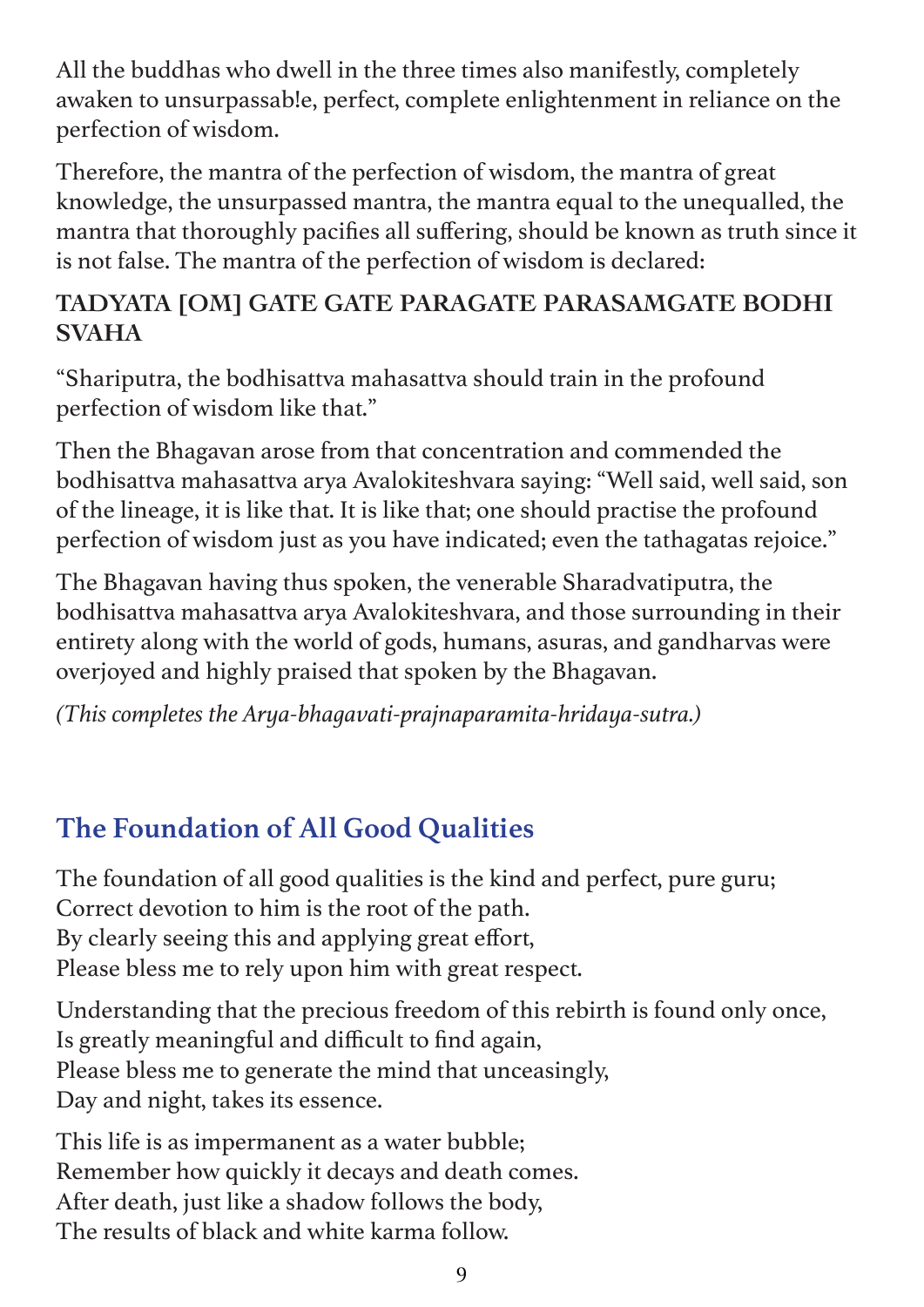Finding firm and definite conviction in this, Please bless me always to be careful To abandon even the slightest of negativities And accomplish all virtuous deeds.

Seeking samsaric pleasures is the door to all suffering; They are uncertain and cannot be relied upon. Recognising these shortcomings, Please bless me to generate the strong wish for the bliss of liberation.

Led by this pure thought, Mindfulness, alertness and great caution arise. The root of the teachings is keeping the pratimoksha vows; Please bless me to accomplish this essential practice.

Just as I have fallen into the sea of samsara, So have all mother migratory beings. Bless me to see this, train in supreme bodhicitta, And bear the responsibility of freeing migratory beings.

Even if I develop only bodhicitta, without practising the three types of morality, I will not achieve enlightenment. With my clear recognition of this, Please bless me to practise the bodhisattva vows with great energy.

Once I have pacified distractions to wrong objects And correctly analysing the meaning of reality, Please bless me to generate quickly within my mind-stream The unified path of calm abiding and special insight.

Having become a pure vessel by training in the general path,

Please bless me to enter

The holy gateway of the fortunate ones:

The supreme vajra vehicle.

At that time, the basis of accomplishing the two attainments Is keeping pure vows and samaya.

As I have become firmly convinced of this,

Please bless me to protect these vows and pledges like my life.

Then, having realised the importance of the two stages,

The essence of the Vajrayana,

By practising with great energy, never giving up the four sessions,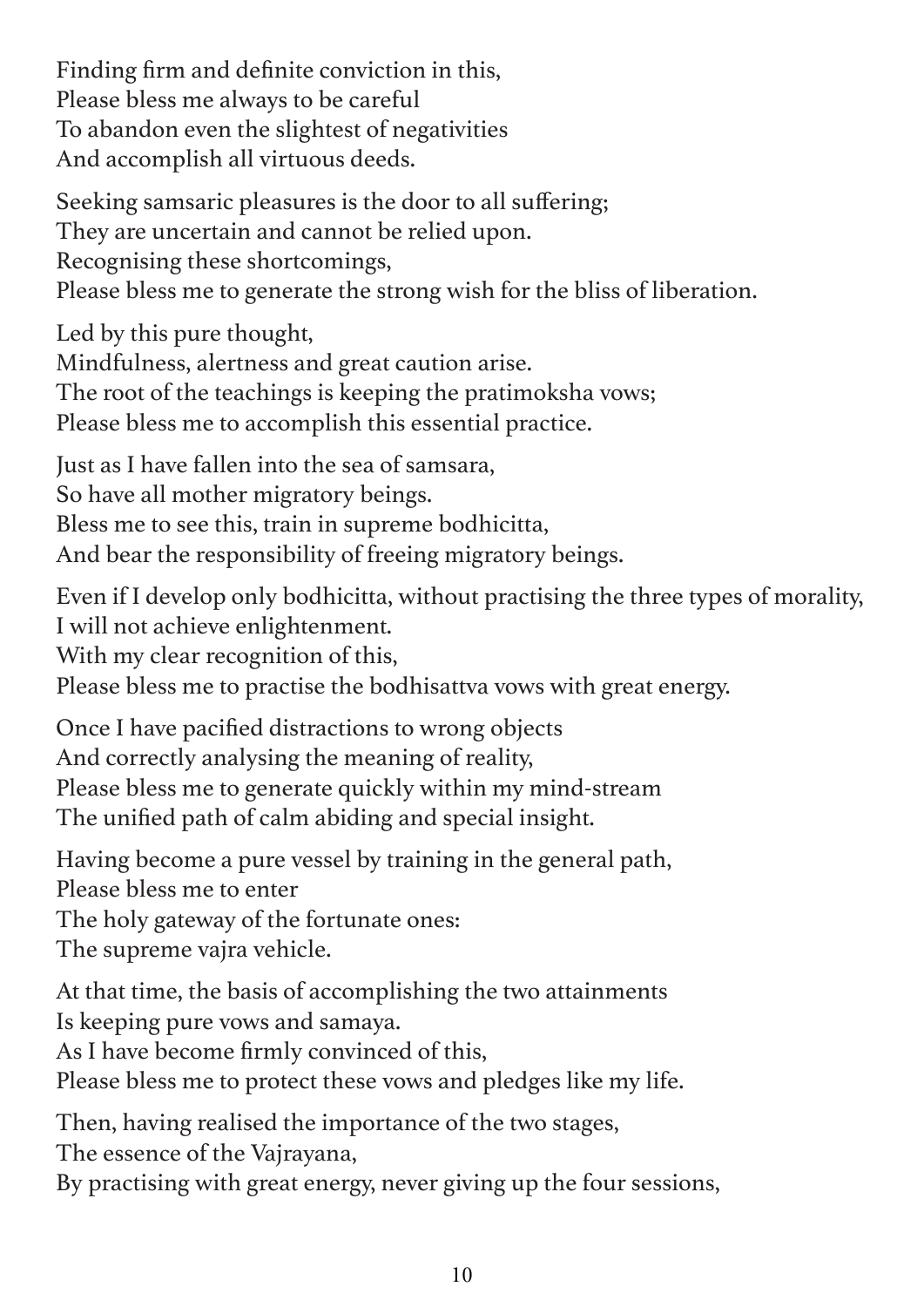Please bless me to realise the teachings of the holy guru.

Like that, may the gurus who show the noble path And the spiritual friends who practise it have long lives. Please bless me to pacify completely All outer and inner hindrances.

In all my lives, never separated from perfect gurus, May I enjoy the magnificent Dharma. By completing the qualities of the stages and paths, May I quickly attain the state of Vajradhara.

## **The Three Principles of the Path**

#### **Expressing the Homage**

I bow down to my perfect gurus.

#### **The Promise to Compose**

(1) The essential meaning of the victorious ones' teachings, The path praised by all the holy victors and their children, The gateway of the fortunate ones desiring liberation – This I shall try to explain as much as I can.

#### **Persuading to Listen**

(2) Those who are not attached to the pleasures of circling (samsara), Who strive to make freedom and endowments meaningful, Who entrust themselves to the path pleasing the victorious ones – You fortunate ones: listen with a calm mind.

## **The Purpose of Generating Renunciation**

(3) Without the complete intention definitely to be free from circling, There is no way to pacify attachment seeking pleasurable effects in the ocean of circling.

Also, by craving for cyclic existence, embodied beings are continuously bound. Therefore, at the very beginning seek renunciation.

#### **How to Generate Renunciation**

(4) Freedom and endowments are difficult to find And life has no time to spare.

By gaining familiarity with this,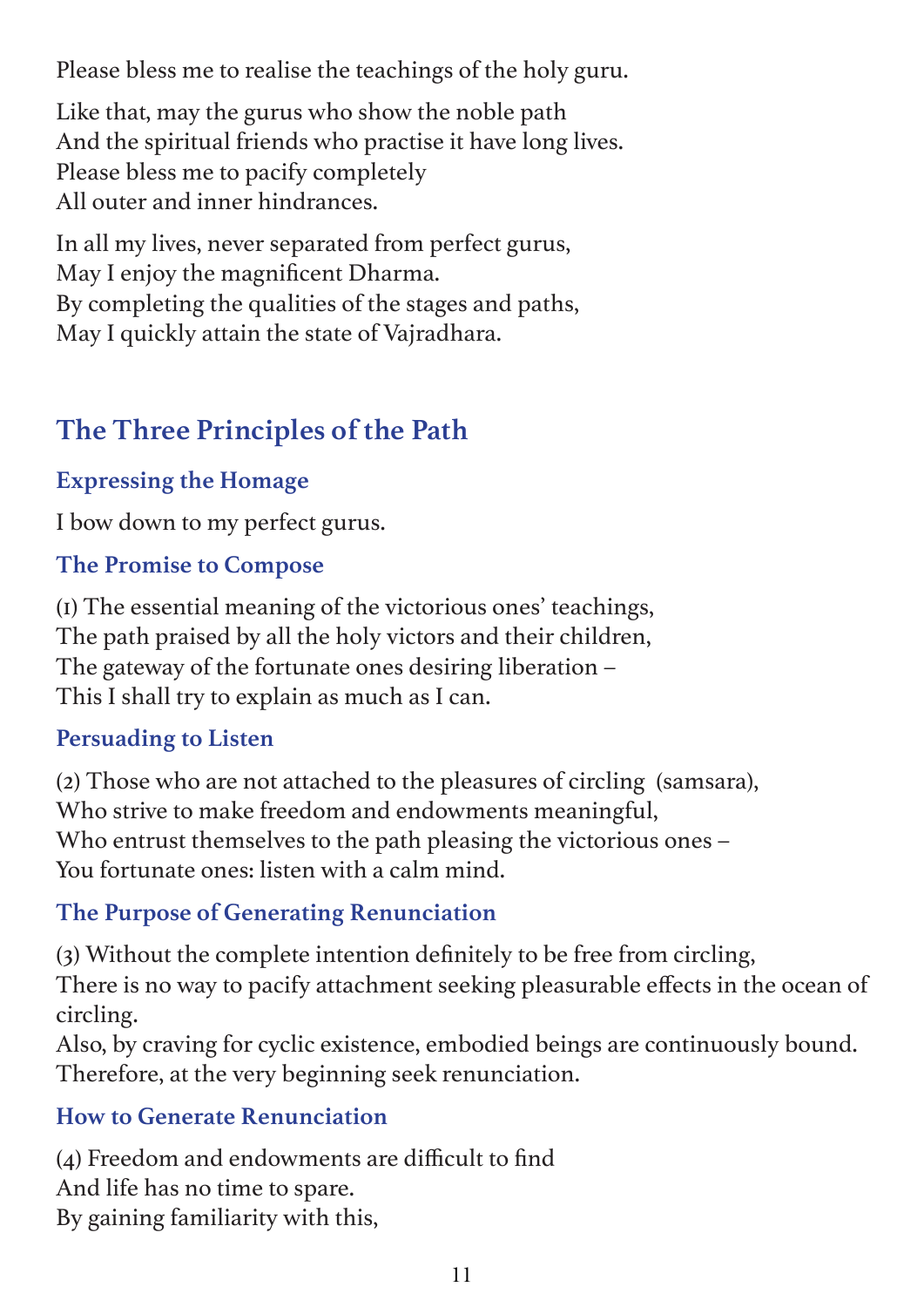Attraction to the appearances of this life is reversed.

By thinking over and over again That actions and their effects are unbetraying, And repeatedly contemplating the miseries of cyclic existence, Attraction to the appearances of future lives is reversed.

## **The Definition of Having Generated Renunciation**

(5) When, by having trained in that way, There is no arising, even for a second, Of attraction to the perfections of cyclic existence, And all day and night the intention seeking liberation arises – Then the thought of renunciation has been generated.

## **The Purpose of Generating the Mind of Enlightenment**

(6) Even if renunciation has been developed, If it is not possessed by the mind of enlightenment It does not become the cause of the perfect bliss of unsurpassed enlightenment. Therefore the wise generate the supreme mind of enlightenment.

## **How to Generate the Mind of Enlightenment**

(7) Swept away by the current of the four powerful rivers, Tied by the tight bonds of karma, so hard to undo, Caught in the iron net of self-grasping, Completely enveloped by the total darkness of ignorance,

(8) Endlessly reborn in cyclic existence, Ceaselessly tormented by the three sufferings – Thinking that all mothers are in such a condition, Generate the supreme mind of enlightenment.

## **The Definition of Having Generated the Mind of Enlightenment**

(8a) In short,

If like the mother whose cherished son has fallen into a pit of fire And who experiences even one second of his suffering as an unbearable eternity, Your reflection on the suffering of all mother sentient beings Has made it impossible for you to bear their suffering for even one second And the wish seeking enlightenment for their sake arises without effort, Then you have realised the supreme precious mind of enlightenment.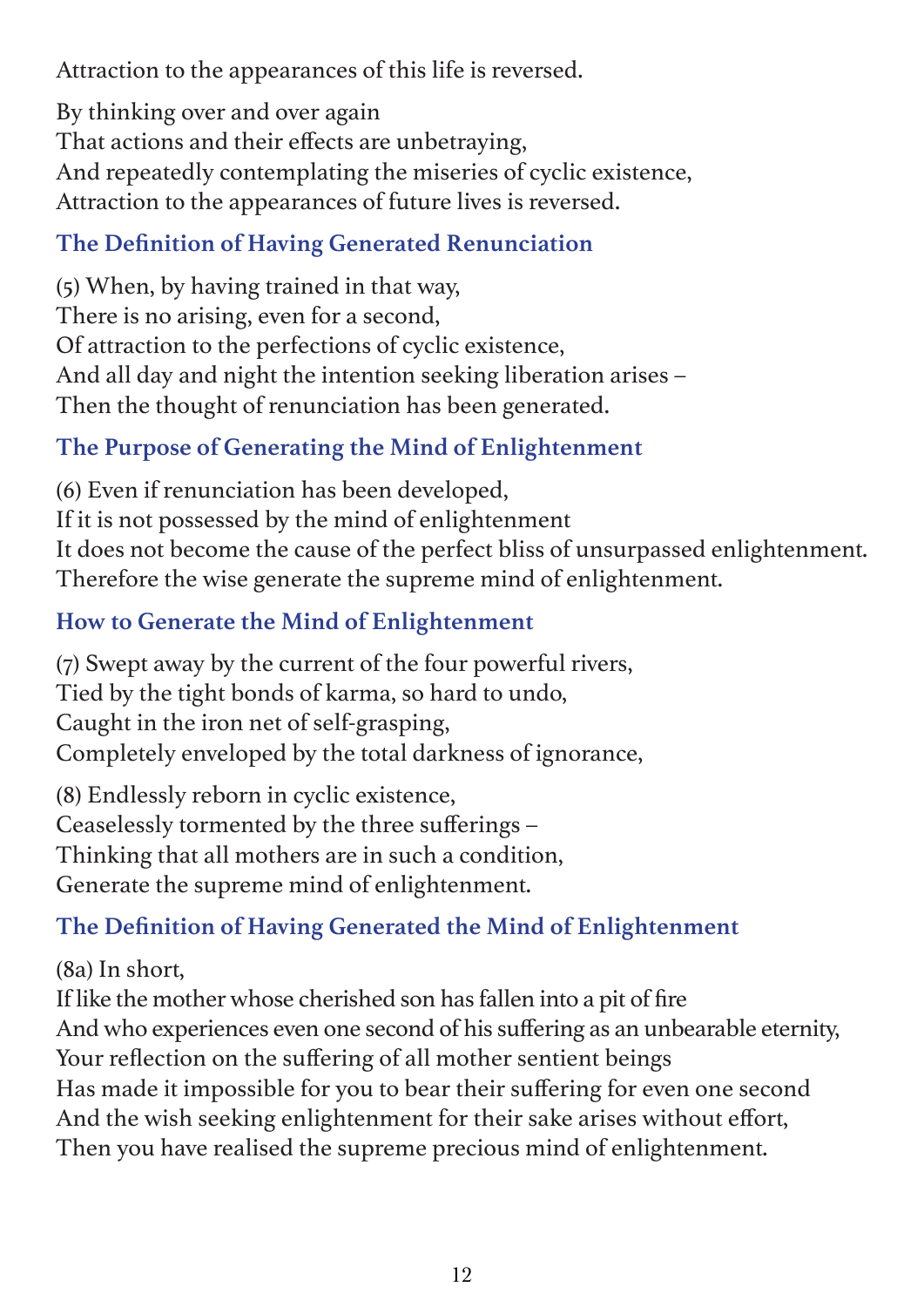## **The Reason to Meditate on the Right View**

(9) Without the wisdom realising ultimate reality,

Even though you have generated renunciation and the mind of enlightenment You cannot cut the root cause of circling.

Therefore, attempt the method to realise dependent arising.

## **Showing the Right View**

(10) One who sees the cause and effect of all phenomena

Of both cyclic existence and the state beyond sorrow as forever unbetraying, And for whom any object trusted in by the grasping mind has completely disappeared,

Has at that time entered the path pleasing the buddhas.

## **The Definition of Not Having Completed the Analysis of the Right View**

(11) If the appearance of dependent relation, Which is unbetraying, is accepted separately from emptiness,

And as long as they are seen as separate,

Then one has still not realised the Buddha's intent.

## **The Definition of Having Completed the Analysis of Right View**

(12) If (these two realisations) are happening simultaneously without alternation,

And from merely seeing dependent relation as completely unbetraying The definite ascertainment comes that completely destroys

The way all objects are apprehended (as truly existent),

At that time the analysis of the ultimate view is complete.

## **The Particular Special Quality of the Prasangika View**

(13) Furthermore, appearance eliminates the extreme of existence and emptiness eliminates the extreme of non-existence. If you realise how emptiness manifests in the manner of cause and effect Then you are not captivated by wrong notions holding extreme views.

## **Having Gained Definite Ascertainment, Advice on Pursuing the Practice**

(14) In this way you realise exactly

The vital points of the three principal aspects of the path.

Resort to seeking solitude, generate the power of effort,

And quickly accomplish your final goal, my child.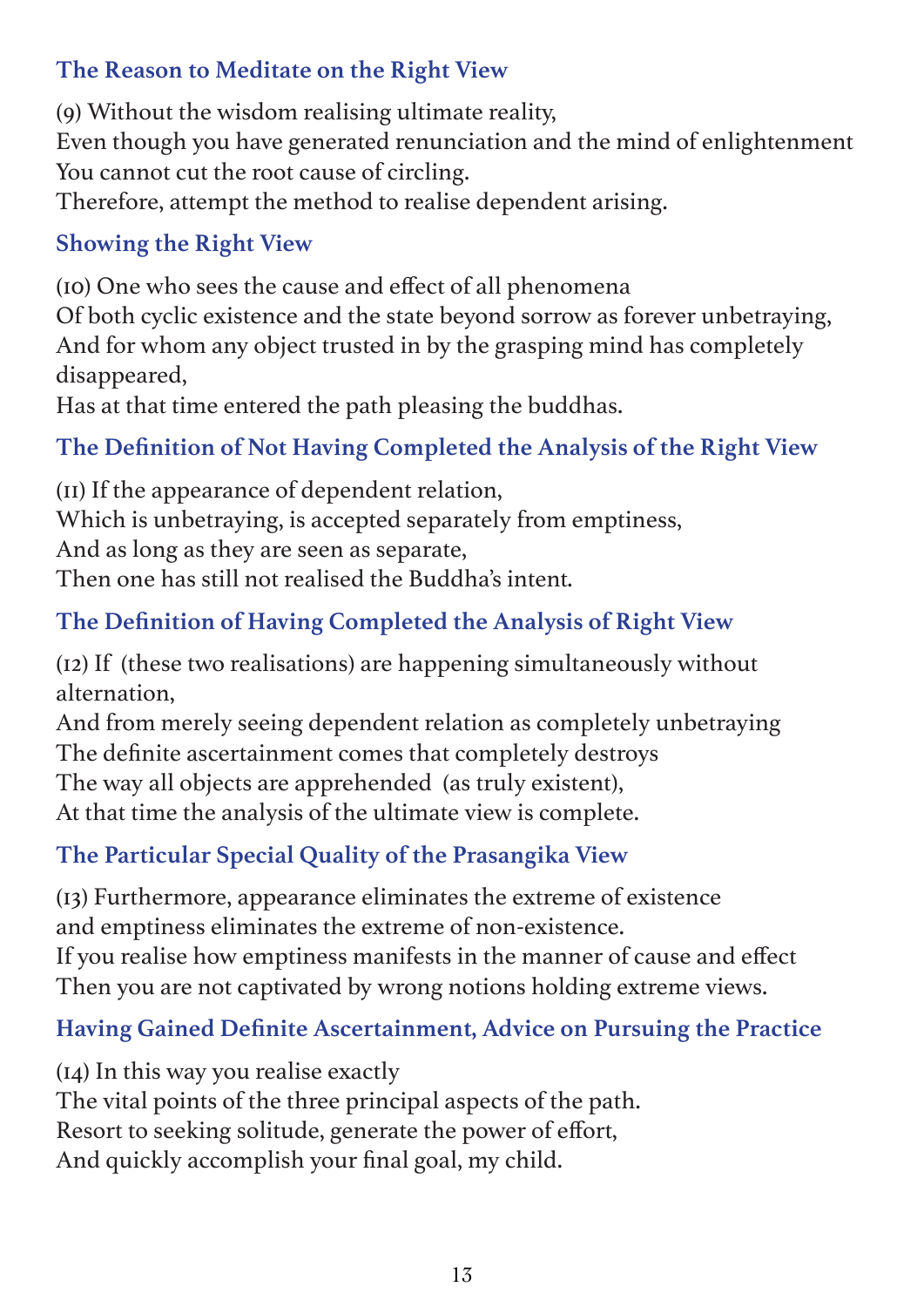## **Lama Zopa Rinpoche's Dedication:**

From the merits collected by doing this work, transmitting Lama Tsongkhapa's pure teaching — the heart of the 84,000 teachings of Buddha — into a western language, in a way as close as possible to the words and the meaning of the root text;

May this be most beneficial for all sentient beings, bringing kind mother sentient beings — whose lives are lost, under the control of karma and delusion, totally enveloped in the darkness of ignorance — to the achievement of enlightenment as quickly as possible.

May the pure teachings of Lama Tsongkhapa flourish continuously and spread in all directions.

## **Dedication Prayers**

**Ge wa di yi nyur du dag La ma sang gyä drub gyur nä Dro wa chig kyang ma lü pa De yi sa la gö par shog**

*Due to the merits of these virtuous actions May I quickly attain the state of a Guru-buddha And lead all living beings, without exception, Into that enlightened state.*

**Jang chhub sem chhog rin po chhe Ma kye pa nam kye gyur chig Kye wa nyam pa me pa yang Gong nä gong du phel war shog**

*May the supreme jewel bodhicitta That has not arisen, arise and grow; And may that which has arisen not diminish But increase more and more.*

**Jam päl pa wö ji tar khyen pa dang Kün tu zang po de yang de zhin te De dag kün gyi je su dag lob chhir Ge wa di dag tham chä rab tu ngo**

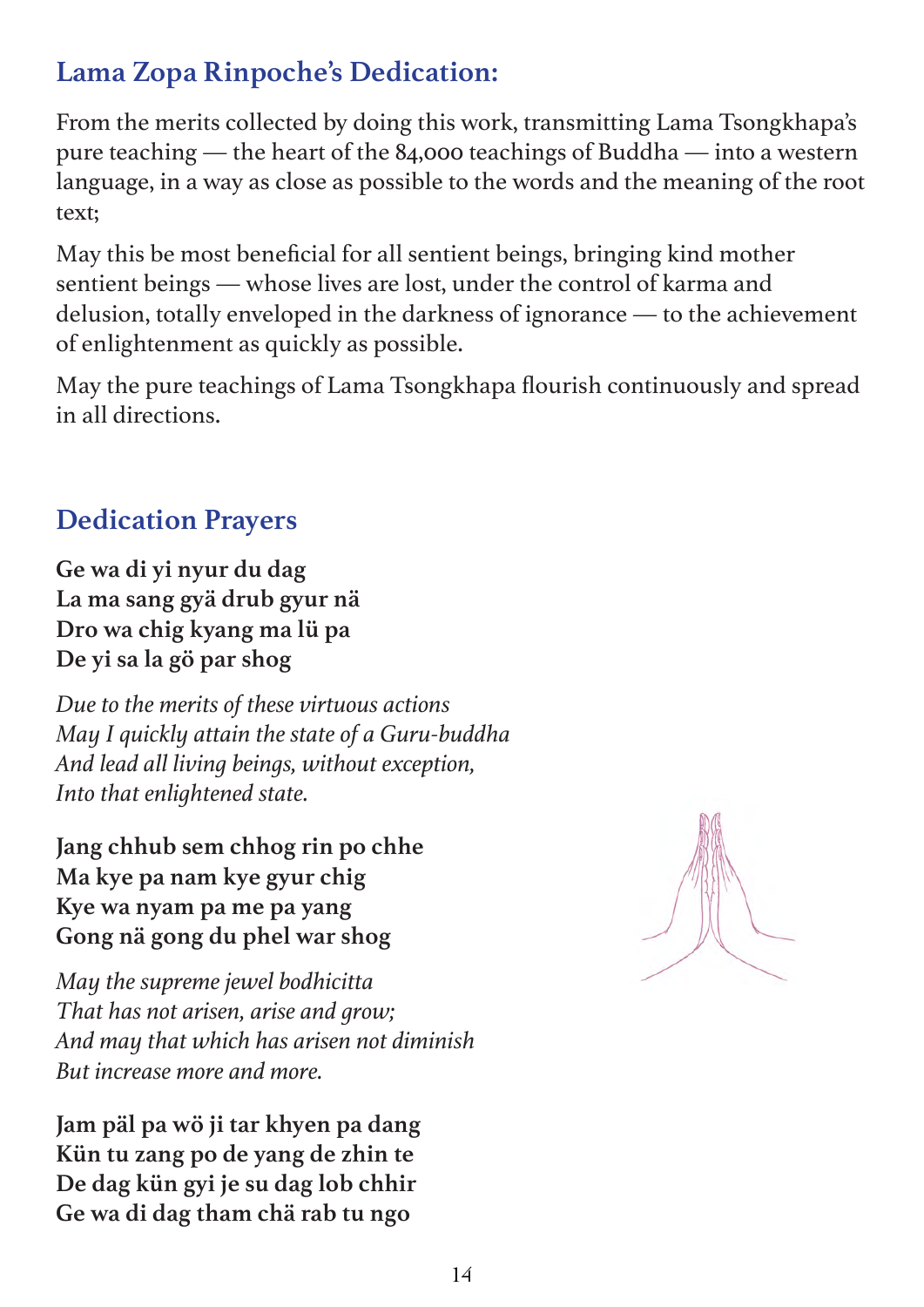*Just as the brave Manjushri and Samantabhadra, too, Realised things as they are, I, too, dedicate all these merits in the best way, That I may follow their perfect example.*

## **Long-Life Prayers**

## **For His Holiness the Dalai Lama**

**Gang ri ra wä kor wäi zhing kham dir Phän dang de wa ma lü jung wäi nä Chän rä zig wang tän dzin gya tsho yi Zhab pä si thäi bar du tän gyur chig**

*In the land encircled by snow mountains You are the source of all happiness and good; All-powerful Chenrezig, Tenzin Gyatso, Please remain until samsara ends.*

## **For Lama Zopa Rinpoche**

**Thub tshül chhang zhing jam gön gyäl wäi tän Dzin kyong pel wä kün zö dog por dzä Chhog sum kur wäi leg mön thu drub pa Dag sog dül jäi gön du zhab tän shog**

*You who uphold the Subduer's moral way, who serve as the bountiful bearer-of-all, Sustaining, preserving, and spreading Manjunath's victorious doctrine; Who masterfully accomplish magnificent prayers honoring the Three Jewels: Savior of myself and others, your disciples, please, please live long!*